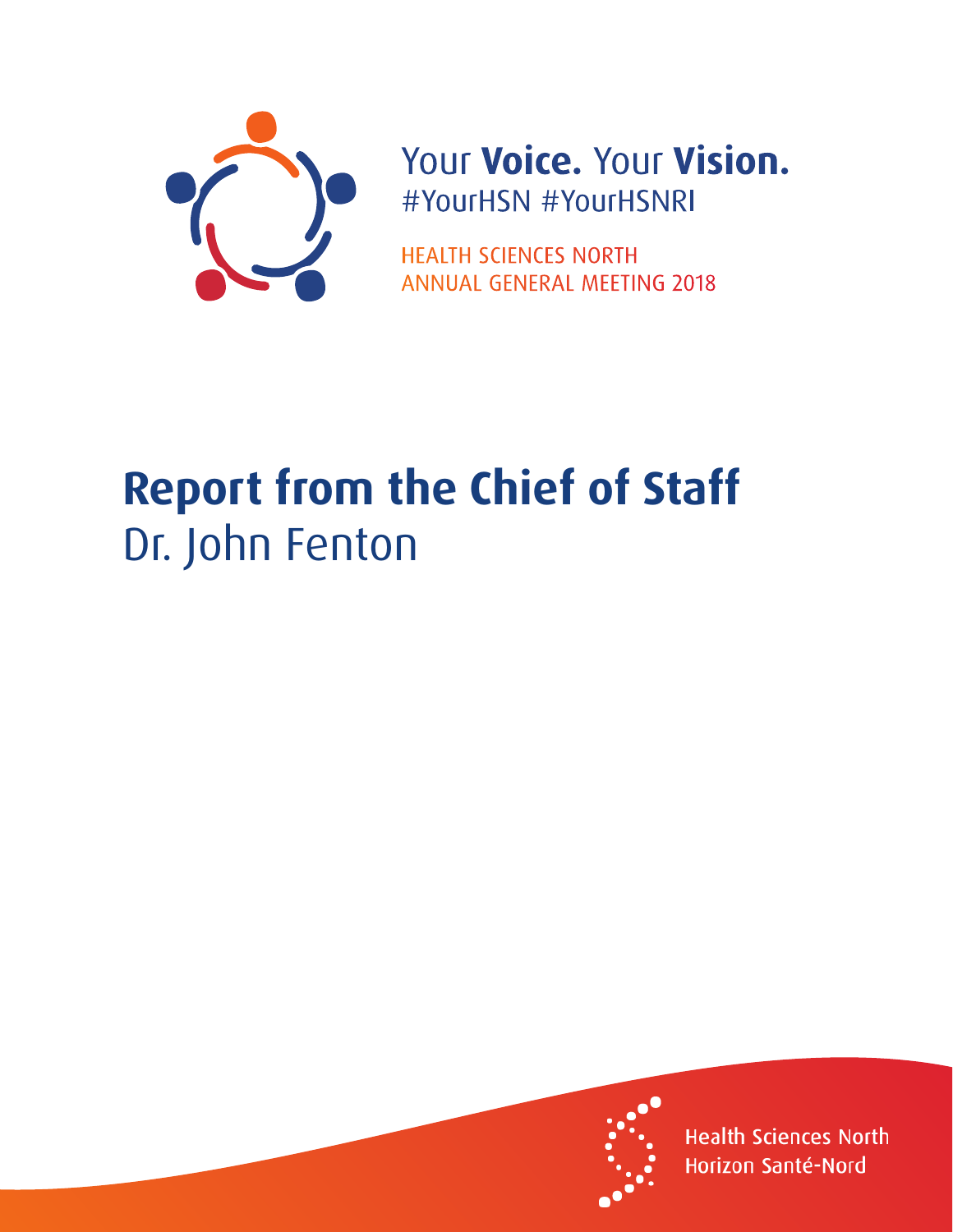## **Report of the Chief of Staff Dr. John Fenton AGM - June 21, 2018**

Thank you Nicole.

Good evening and thank you for joining us here tonight for the Annual General Meeting.

As you've heard from our Board Chair, Nicole Everest and our CEO, Dominic Giroux, the past year has been a year of change and opportunity at HSN. For me, it has also been an exciting year as the successor to Dr. Chris Bourdon in the role of Chief of Staff.

The role of the Chief of Staff offers an opportunity to enable change within our organization. Improving care for patients and making HSN a better place for medical professionals to work is why I wanted to do this job. Thank you for welcoming me into this new role.

As your Chief of Staff, it is my pleasure to report on the activities of the medical staff at HSN this past year.

2017 has been another successful year for physician recruitment in Greater Sudbury. Each year, HSN, the City of Greater Sudbury, and the Greater Sudbury Chamber of Commerce team up to attract doctors.

This past year, 19 physicians started new practices in the city, including six family doctors, 11 specialists, and two Emergency Medicine physicians. Our new specialists cover the fields of anaesthesia, cardiology, gastroenterology, general surgery, haematology, radiology, psychiatry, respirology and urology. New recruits are an important part of being able to continue to offer access to high quality care and innovative skills and procedures. A warm welcome to all who have joined our teams.

Also, much like previous years, we have also had the pleasure of welcoming over 300 medical students and over 1,700 learners of other health care disciplines to HSN's care teams.

These learners provide care while they learn, and giving them opportunities to spend time here greatly increases our ability to recruit and retain skilled health care workers.

2017 has also been a challenging year. We have experienced significant bed pressures, financial pressures and continued to provide high quality care to the patients and families from all over Northeastern Ontario.

Despite these challenges, our clinical teams have done extraordinary work and I am proud to highlight a few of their accomplishments this year.

 The first Percutaneous Patent Foramen Ovale (PFO) cardiac procedure was performed through collaboration between Cardiovascular Surgery, the Intensive Care Unit, Cath Lab, Cardiology and Anaesthesia. This lifesaving procedure allows the team to repair complex tears in a patient's aorta in a minimally invasive way, with remarkable patient outcomes.